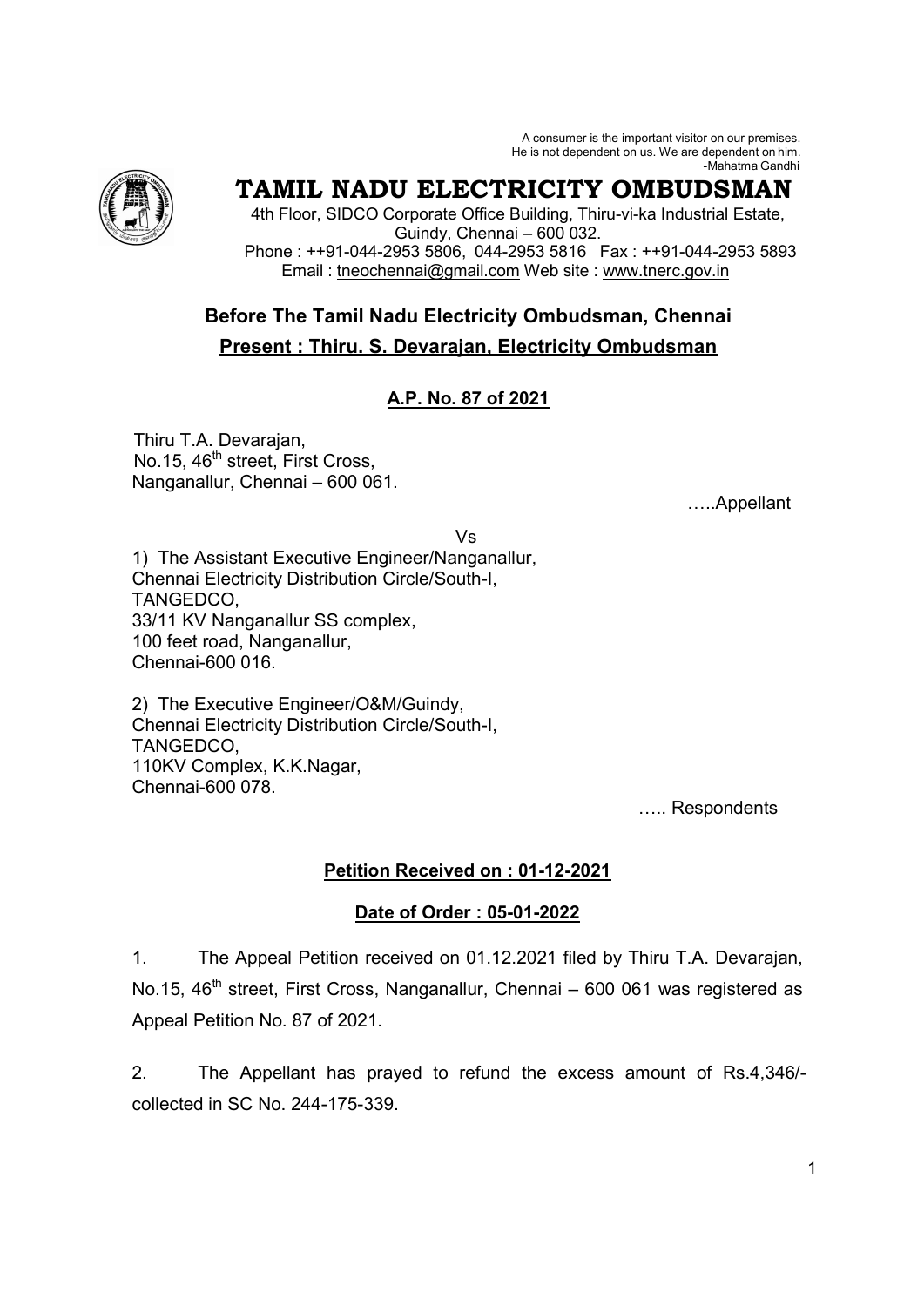3. A copy of the above petition was forwarded to the Assistant Executive Engineer/Nanganallur and the Executive Engineer/O&M/Guindy, Chennai Electricity Distribution Circle/South-I vide the Electricity Ombudsman letter dated 08.12.2021 for furnishing the counter, if no settlement is reached.

4. To enable the Appellant and the Respondent to put forth their arguments, a hearing has been scheduled on 20.01.2022 at 11.30 AM through video conferencing.

5. In the mean time, the Appellant has informed that his grievance has been settled vide letter dt. 02.01.2022 received on 04.01.2022. The said letter of the appellant is extracted below:

*"xxx xx x* 

*Respected Sir,* 

*I* would like to submit for your kind information that *I* have filed the petition on *30.11.2021 against the order CGRF dt. 15.9.2021, since my Grievance was not redressed and I did not receive refund from TANGEDCO.* 

*The office of Hon'ble Ombudsman sent a letter on 8.12.2021 to TANGEDCO to submit their reply. The Executive Engineer/O&M/Guindy/CEDC/South-I/TANGEDCO submitted their reply dt. 20.12.2021 stating that an amount of Rs.4,069 is credited to my account and will be adjusted in future CC bills.* 

*The Hon'ble Ombudsman is kind enough, considered my appeal and posted the hearing/appearance on 20.01.2022 at 11.30 a.m.* 

*Owing to the kind and immediate intervention Hon'ble Ombudsman before the first hearing (viz., 20.1.2022), TANGEDCO credited the amount of Rs.4,069 on 15.12.2021 and my grievance is redressed.* 

*Therefore, I wish to withdraw my appeal no.87 of 2021 since my grievance is redressed and my appeal application may be treated as redressed or closed.* 

*I will abide by all advices and direction issued by the Hon'ble ombudsman.* 

*Thanking you,* 

*Yours faithfully,* 

*-Sd-T.A.Devarajan"*